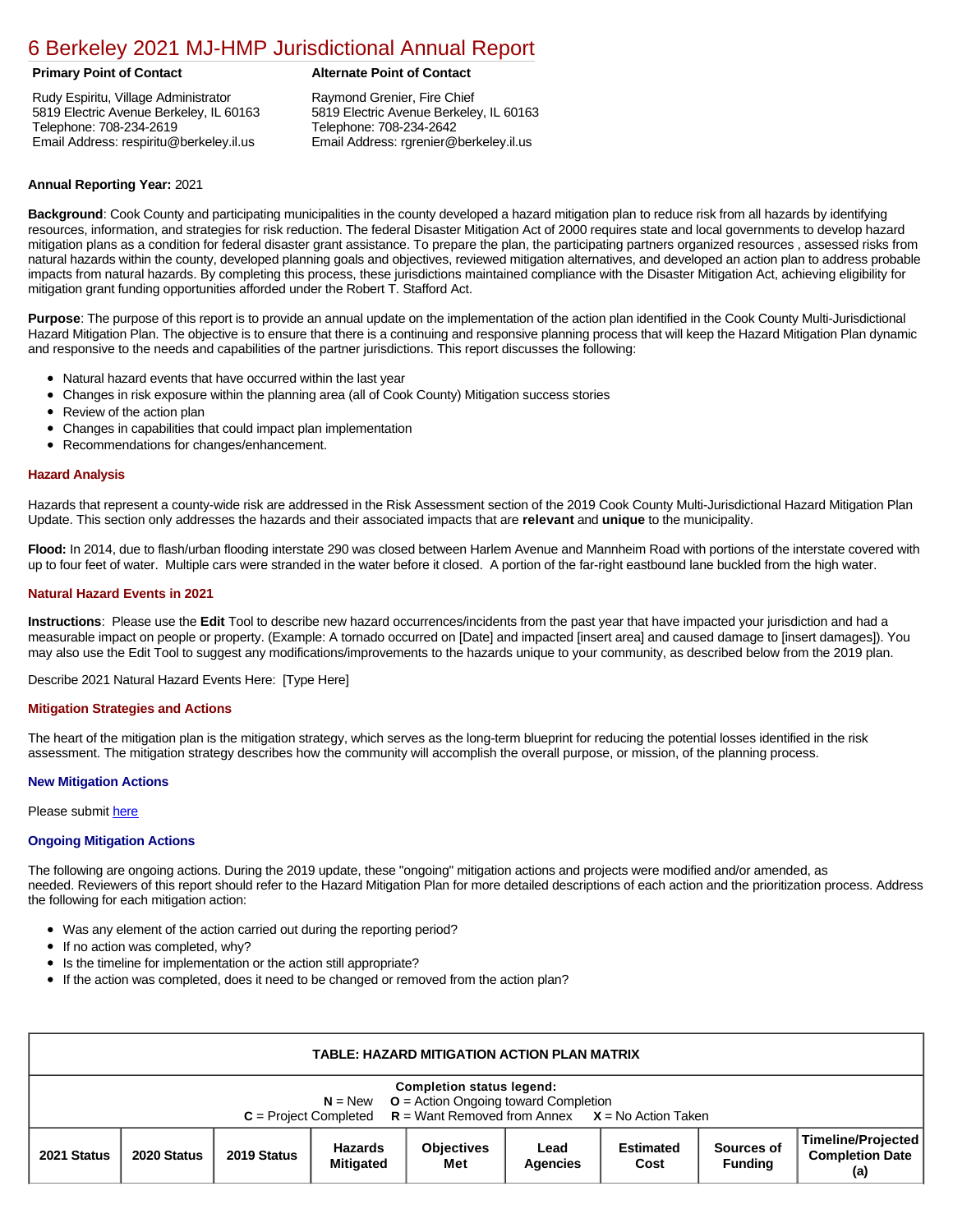| Action B7.1—Where appropriate, support retrofitting, purchase, or relocation of structures in hazard-prone areas to prevent future structure damage. Give<br>priority to properties with exposure to repetitive losses.                                                                                                                                                            |         |                                                                                 |                                |                                                                                                                                   |                                  |               |                                                                    |                                        |  |
|------------------------------------------------------------------------------------------------------------------------------------------------------------------------------------------------------------------------------------------------------------------------------------------------------------------------------------------------------------------------------------|---------|---------------------------------------------------------------------------------|--------------------------------|-----------------------------------------------------------------------------------------------------------------------------------|----------------------------------|---------------|--------------------------------------------------------------------|----------------------------------------|--|
| <b>Status Description:</b>                                                                                                                                                                                                                                                                                                                                                         |         |                                                                                 |                                |                                                                                                                                   |                                  |               |                                                                    |                                        |  |
| Ongoing                                                                                                                                                                                                                                                                                                                                                                            | Ongoing | Ongoing                                                                         | All                            | 7, 13                                                                                                                             | Village of<br>Berkeley           | High          | <b>FEMA Hazard</b><br>Mitigation<br>Grants                         | Long-term<br>(depending on<br>funding) |  |
|                                                                                                                                                                                                                                                                                                                                                                                    |         | Action B7.2—Continue to support the countywide actions identified in this plan. |                                |                                                                                                                                   |                                  |               |                                                                    |                                        |  |
| <b>Status Description:</b>                                                                                                                                                                                                                                                                                                                                                         |         |                                                                                 |                                |                                                                                                                                   |                                  |               |                                                                    |                                        |  |
| Ongoing                                                                                                                                                                                                                                                                                                                                                                            | Ongoing | Ongoing                                                                         | All                            | All                                                                                                                               | Village of<br>Berkeley           | Low           | <b>General Fund</b>                                                | Short- and long-term                   |  |
|                                                                                                                                                                                                                                                                                                                                                                                    |         |                                                                                 |                                | Action B7.3—Actively participate in the plan maintenance strategy identified in this plan.                                        |                                  |               |                                                                    |                                        |  |
| <b>Status Description:</b>                                                                                                                                                                                                                                                                                                                                                         |         |                                                                                 |                                |                                                                                                                                   |                                  |               |                                                                    |                                        |  |
| Ongoing                                                                                                                                                                                                                                                                                                                                                                            | Ongoing | Ongoing                                                                         | All                            | 3, 4, 6                                                                                                                           | DHSEM,<br>Village of<br>Berkeley | Low           | General fund                                                       | Short-term                             |  |
|                                                                                                                                                                                                                                                                                                                                                                                    |         |                                                                                 |                                | Action B7.4—Consider participation in incentive-based programs such as, Tree City, and StormReady.                                |                                  |               |                                                                    |                                        |  |
| <b>Status Description:</b>                                                                                                                                                                                                                                                                                                                                                         |         |                                                                                 |                                |                                                                                                                                   |                                  |               |                                                                    |                                        |  |
| Ongoing                                                                                                                                                                                                                                                                                                                                                                            | Ongoing | Ongoing                                                                         | All                            | 3, 4, 5, 6, 7, 9,<br>10, 11, 13                                                                                                   | Village of<br>Berkeley           | Low           | General fund                                                       | Long-term                              |  |
| Action B7.5—Maintain good standing under the National Flood Insurance Program by implementing programs that meet or exceed the minimum NFIP<br>requirements. Such programs include enforcing an adopted flood damage prevention ordinance, participating in floodplain mapping updates, and providing<br>public assistance and information on floodplain requirements and impacts. |         |                                                                                 |                                |                                                                                                                                   |                                  |               |                                                                    |                                        |  |
| <b>Status Description:</b>                                                                                                                                                                                                                                                                                                                                                         |         |                                                                                 |                                |                                                                                                                                   |                                  |               |                                                                    |                                        |  |
| Ongoing                                                                                                                                                                                                                                                                                                                                                                            | Ongoing | Ongoing                                                                         | Flooding                       | 4, 6, 9                                                                                                                           | Village of<br>Berkeley           | Low           | <b>General Fund</b>                                                | Short-term and<br>ongoing              |  |
|                                                                                                                                                                                                                                                                                                                                                                                    |         |                                                                                 |                                | Action B7.6—Where feasible, implement a program to record high water marks following high-water events.                           |                                  |               |                                                                    |                                        |  |
| <b>Status Description:</b>                                                                                                                                                                                                                                                                                                                                                         |         |                                                                                 |                                |                                                                                                                                   |                                  |               |                                                                    |                                        |  |
| Ongoing                                                                                                                                                                                                                                                                                                                                                                            | Ongoing | Ongoing                                                                         | Flooding,<br>Severe<br>Weather | 3, 6, 9                                                                                                                           | Village of<br>Berkeley           | Medium        | General Fund,<br><b>FEMA Grant</b><br>Funds (Public<br>Assistance) | Long-term                              |  |
|                                                                                                                                                                                                                                                                                                                                                                                    |         |                                                                                 |                                | Action B7.7—Integrate the hazard mitigation plan into other plans, programs, or resources that dictate land use or redevelopment. |                                  |               |                                                                    |                                        |  |
| <b>Status Description:</b>                                                                                                                                                                                                                                                                                                                                                         |         |                                                                                 |                                |                                                                                                                                   |                                  |               |                                                                    |                                        |  |
| Ongoing                                                                                                                                                                                                                                                                                                                                                                            | Ongoing | Ongoing                                                                         | All                            | 3, 4, 6, 10, 13                                                                                                                   | Civil Tech                       | Low           | <b>General Fund</b>                                                | Short-term                             |  |
| Action B7.8—Meeting with MWRD regarding preventative measures regarding flooding during severe weather periods.                                                                                                                                                                                                                                                                    |         |                                                                                 |                                |                                                                                                                                   |                                  |               |                                                                    |                                        |  |
| <b>Status Description:</b>                                                                                                                                                                                                                                                                                                                                                         |         |                                                                                 |                                |                                                                                                                                   |                                  |               |                                                                    |                                        |  |
| Ongoing                                                                                                                                                                                                                                                                                                                                                                            | Ongoing | Ongoing                                                                         | Flood, Severe<br>Weather       | 1, 2, 7, 8, 9, 10                                                                                                                 | MWRD, Village<br>of Berkeley     | High          | MWRD-Phase<br>II, FEMA grants,<br><b>Bonds</b>                     | Long-term                              |  |
|                                                                                                                                                                                                                                                                                                                                                                                    |         |                                                                                 |                                | Action B7.9-Improvement to Emergency warning sirens by adding more to system so they can be heard in the entire Village.          |                                  |               |                                                                    |                                        |  |
| <b>Status Description:</b>                                                                                                                                                                                                                                                                                                                                                         |         |                                                                                 |                                |                                                                                                                                   |                                  |               |                                                                    |                                        |  |
|                                                                                                                                                                                                                                                                                                                                                                                    |         | Completed                                                                       | All Hazard                     | 2, 5                                                                                                                              | Village of<br>Berkeley           | Low           | <b>General Fund</b>                                                | Completed                              |  |
| Action B7.10—Provide residents with sand bags and plastic for purposes of flooding mitigation measures during severe weather.                                                                                                                                                                                                                                                      |         |                                                                                 |                                |                                                                                                                                   |                                  |               |                                                                    |                                        |  |
| <b>Status Description:</b>                                                                                                                                                                                                                                                                                                                                                         |         |                                                                                 |                                |                                                                                                                                   |                                  |               |                                                                    |                                        |  |
|                                                                                                                                                                                                                                                                                                                                                                                    |         | Removed                                                                         | Flood, Severe<br>Weather       | 4, 5, 10                                                                                                                          | Village of<br>Berkeley           | Low           | <b>General Fund</b>                                                | Removed                                |  |
| Action B7.11-Continue to participate in mutual aid agreements and agreements with adjoining jurisdictions for cooperative response to all hazards and<br>disasters.                                                                                                                                                                                                                |         |                                                                                 |                                |                                                                                                                                   |                                  |               |                                                                    |                                        |  |
| <b>Status Description:</b>                                                                                                                                                                                                                                                                                                                                                         |         |                                                                                 |                                |                                                                                                                                   |                                  |               |                                                                    |                                        |  |
| Ongoing                                                                                                                                                                                                                                                                                                                                                                            | Ongoing | Ongoing                                                                         | All Hazards                    | 2, 4                                                                                                                              | Village of<br>Berkeley           | Low           | <b>General Fund</b>                                                | Short-term and<br>Ongoing              |  |
| Action B7.12-Utilize footage from newly installed camera to identify and fix storm and sanitary sewers that have blockage(s) or breach(es).                                                                                                                                                                                                                                        |         |                                                                                 |                                |                                                                                                                                   |                                  |               |                                                                    |                                        |  |
| <b>Status Description:</b>                                                                                                                                                                                                                                                                                                                                                         |         |                                                                                 |                                |                                                                                                                                   |                                  |               |                                                                    |                                        |  |
| Ongoing                                                                                                                                                                                                                                                                                                                                                                            | Ongoing | New                                                                             | Flood                          | 6, 9                                                                                                                              | Village of<br>Berkeley           | \$50,000; Low | <b>Local Funds</b>                                                 | 2019                                   |  |